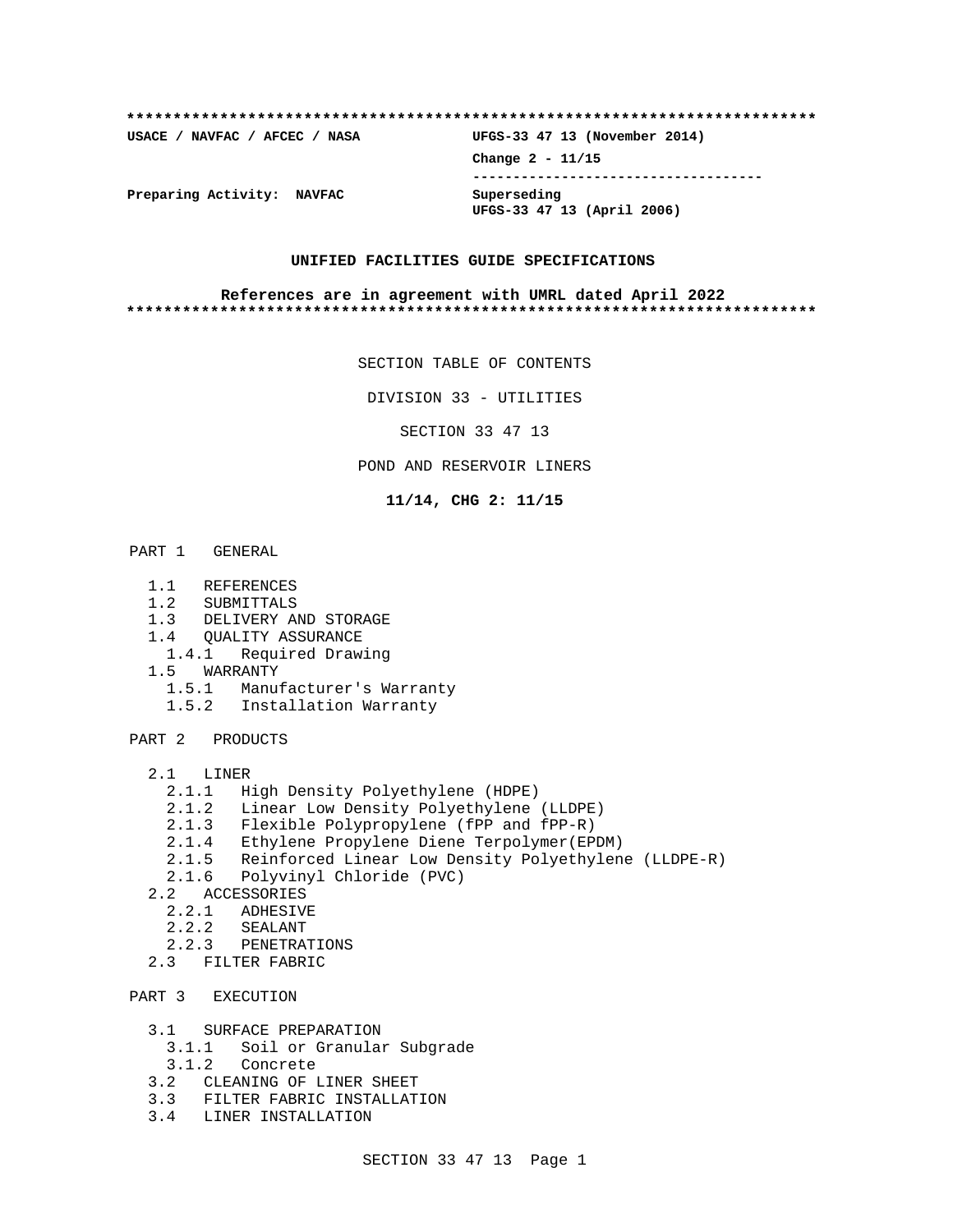3.4.1 Placement 3.4.2 Seams and Laps 3.4.3 Repairs 3.5 ANCHORAGE 3.5.1 Earth Anchorage 3.5.2 Anchorage to Structures 3.6 BACKFILL OVER LINER 3.7 FIELD QUALITY CONTROL 3.7.1 Tests 3.7.1.1 Nondestructive testing (NDT) 3.7.1.1.1 Nonreinforced testing 3.7.1.1.2 Reinforced testing 3.7.1.2 Destructive testing 3.7.1.2.1 Nonreinforced testing 3.7.1.2.2 Reinforced testing 3.7.1.3 Adhesion to Flexible Substrate 3.7.1.4 Electrical Leak Location 3.7.1.5 Leakage Testing 3.7.2 Inspection

-- End of Section Table of Contents --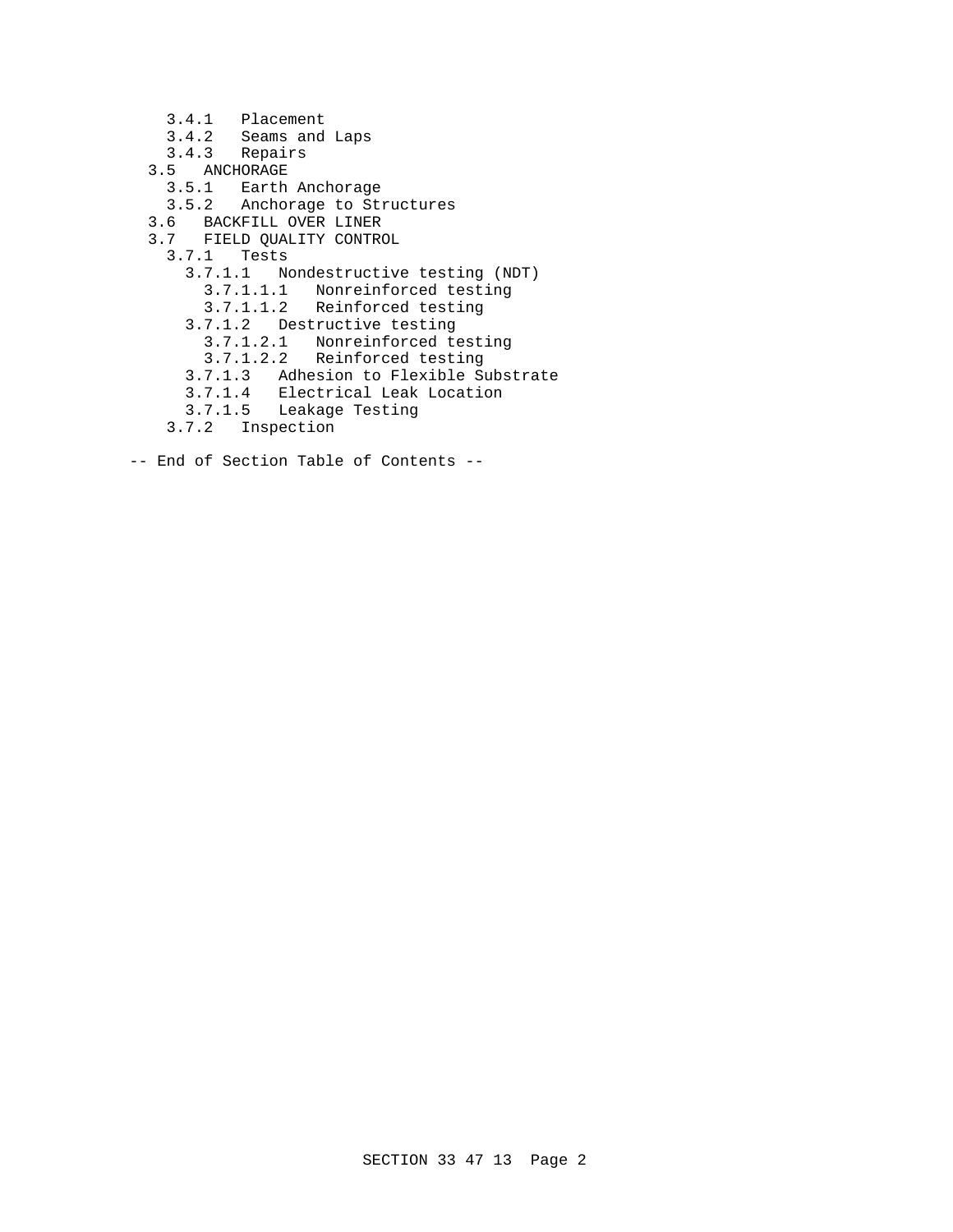USACE / NAVFAC / AFCEC / NASA

UFGS-33 47 13 (November 2014) Change 2 - 11/15 -------------------------------------Superseding UFGS-33 47 13 (April 2006)

Preparing Activity: NAVFAC

### UNIFIED FACILITIES GUIDE SPECIFICATIONS

References are in agreement with UMRL dated April 2022 

SECTION 33 47 13

POND AND RESERVOIR LINERS 11/14, CHG 2: 11/15

| This quide specification covers the<br><b>NOTE:</b><br>requirements for rubber and plastic flexible pond<br>and reservoir liners.                                                                                                                                                                                                                                                              |
|------------------------------------------------------------------------------------------------------------------------------------------------------------------------------------------------------------------------------------------------------------------------------------------------------------------------------------------------------------------------------------------------|
| Adhere to $UFC$ $1-300-02$ Unified Facilities Guide<br>Specifications (UFGS) Format Standard when editing<br>this guide specification or preparing new project<br>specification sections. Edit this guide<br>specification for project specific requirements by<br>adding, deleting, or revising text. For bracketed<br>items, choose applicable item(s) or insert<br>appropriate information. |
| Remove information and requirements not required in<br>respective project, whether or not brackets are<br>present.                                                                                                                                                                                                                                                                             |
| Comments, suggestions and recommended changes for<br>this guide specification are welcome and should be<br>submitted as a Criteria Change Request (CCR).                                                                                                                                                                                                                                       |
|                                                                                                                                                                                                                                                                                                                                                                                                |
| This guide specification does not cover clay<br><b>NOTE:</b><br>or other types of earth liners. General site<br>preparation must be covered in other sections,<br>preferably Section 31 00 00 EARTHWORK and where<br>required, Section 03 30 00 CAST-IN-PLACE CONCRETE.                                                                                                                        |
| Show the following information on the project<br><b>NOTE:</b><br>drawings:                                                                                                                                                                                                                                                                                                                     |
| Extent of liner.<br>1.                                                                                                                                                                                                                                                                                                                                                                         |
| 2. Details of earth anchorage.                                                                                                                                                                                                                                                                                                                                                                 |
| 3. Details of anchorage to structures.                                                                                                                                                                                                                                                                                                                                                         |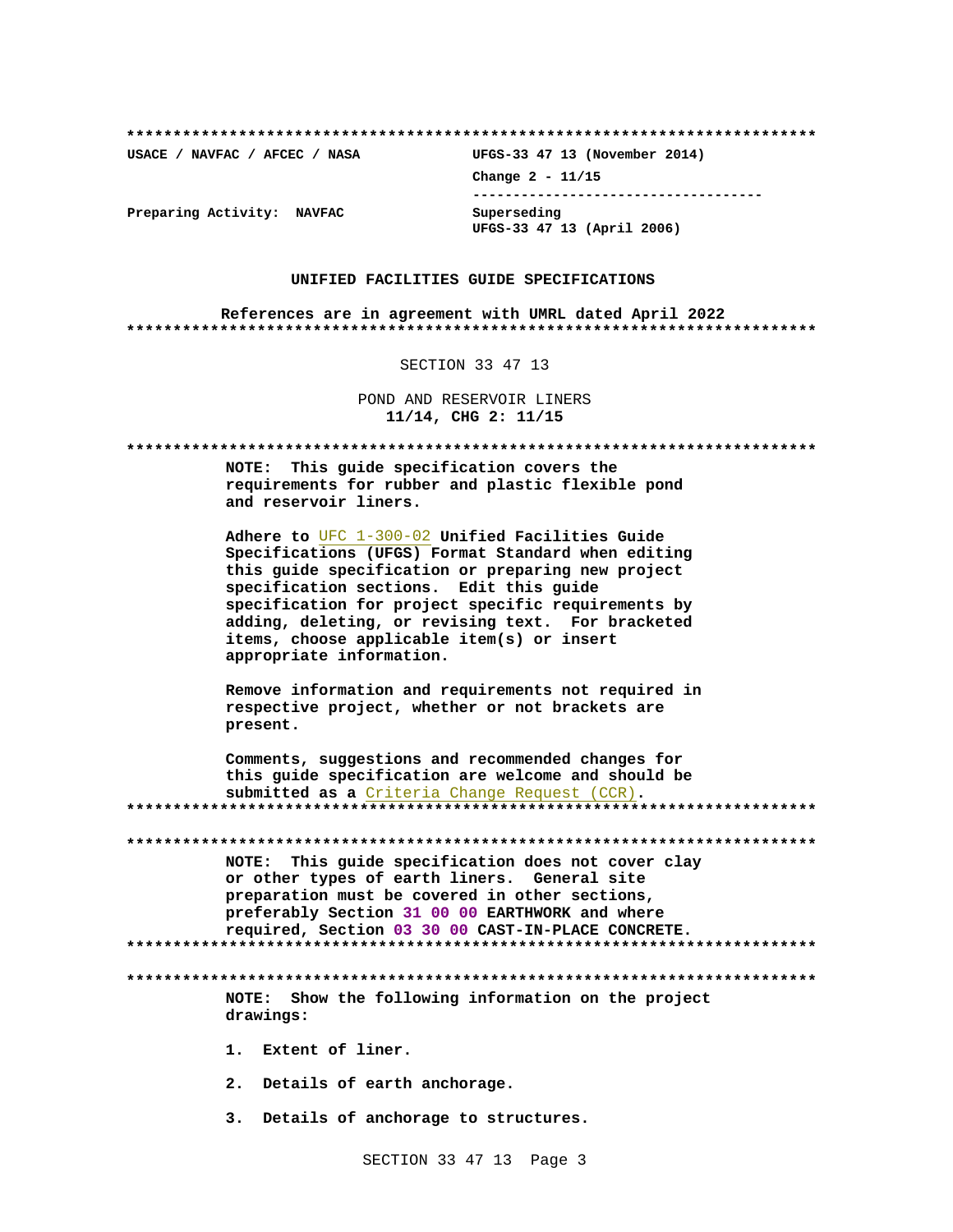### 4. Thickness of earth cover.

# PART 1 GENERAL

### 1.1 REFERENCES

#### 

NOTE: This paragraph is used to list the publications cited in the text of the guide specification. The publications are referred to in the text by basic designation only and listed in this paragraph by organization, designation, date, and title.

Use the Reference Wizard's Check Reference feature when you add a Reference Identifier (RID) outside of the Section's Reference Article to automatically place the reference in the Reference Article. Also use the Reference Wizard's Check Reference feature to update the issue dates.

References not used in the text will automatically be deleted from this section of the project specification when you choose to reconcile references in the publish print process. 

The publications listed below form a part of this specification to the extent referenced. The publications are referred to within the text by the basic designation only.

ASTM INTERNATIONAL (ASTM)

| ASTM D413         | (1998; R 2017) Standard Test Methods for<br>Rubber Property - Adhesion to Flexible<br>Substrate                                                                             |
|-------------------|-----------------------------------------------------------------------------------------------------------------------------------------------------------------------------|
| ASTM D698         | $(2012; E 2014; E 2015)$ Laboratory<br>Compaction Characteristics of Soil Using<br>Standard Effort (12,400 ft-1bf/cu. ft.<br>$(600 \text{ kN-m/cu. m.}))$                   |
| ASTM D751         | (2006; R 2011) Coated Fabrics                                                                                                                                               |
| ASTM D4437/D4437M | (2016; R 2018) Standard Practice for<br>Non-destructive Testing (NDT) for<br>Determining the Integrity of Seams Used in<br>Joining Flexible Polymeric Sheet<br>Geomembranes |
| ASTM D6214/D6214M | (2013) Determining the Integrity of Field<br>Seams Used in Joining Geomembranes by<br>Chemical Fusion Methods                                                               |
| ASTM D6392        | (2012; R 2018) Standard Test Method for<br>Determining the Integrity of Nonreinforced<br>Geomembrane Seams Produced Using                                                   |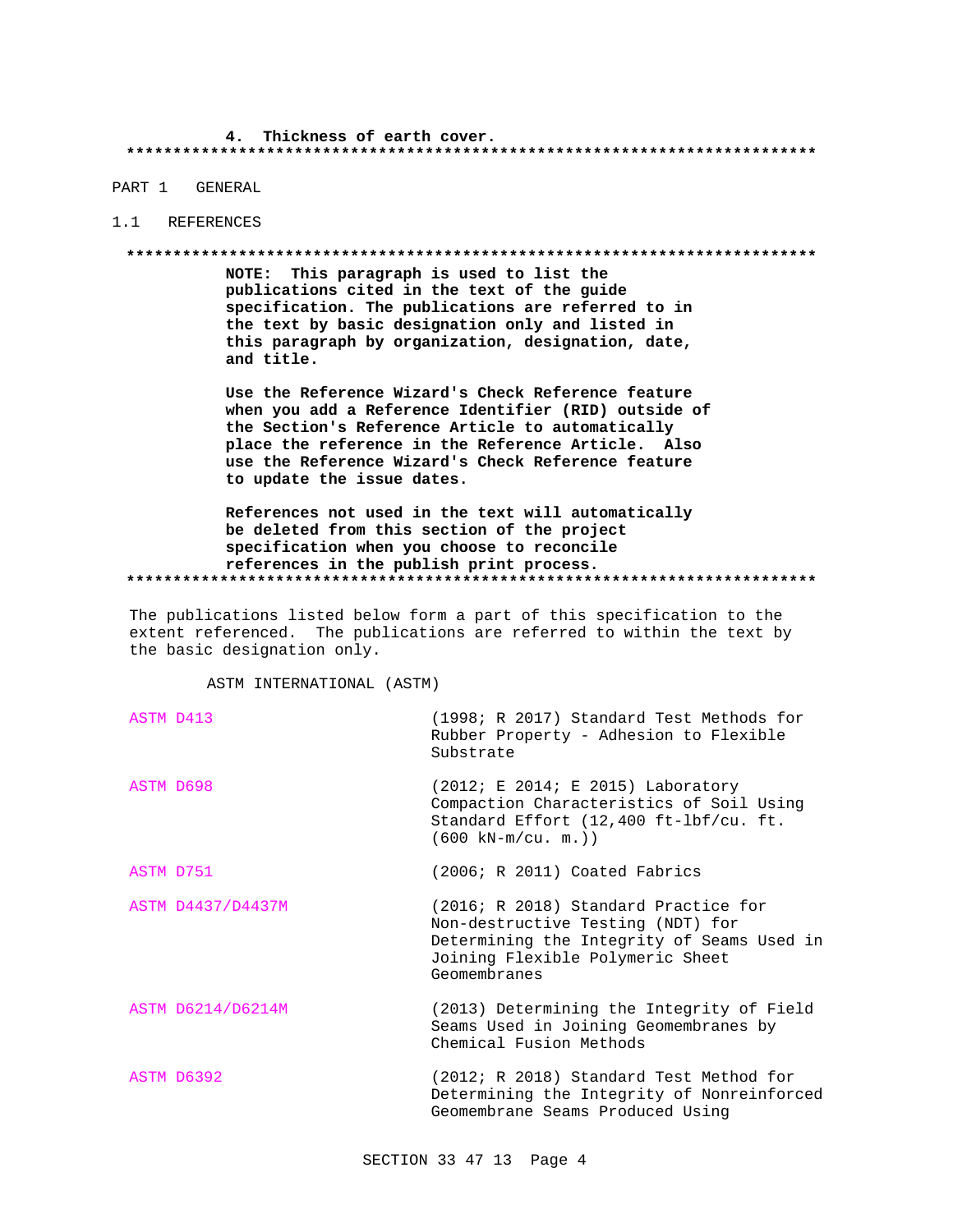|                              | Thermo-Fusion Methods                                                                                                                                      |
|------------------------------|------------------------------------------------------------------------------------------------------------------------------------------------------------|
| ASTM D7002                   | (2016) Standard Practice for Leak Location<br>on Exposed Geomembranes Using the Water<br>Puddle System                                                     |
| ASTM D7006                   | (2013) Standard Practice for Ultrasonic<br>Testing of Geomembranes                                                                                         |
| ASTM D7007                   | (2016) Standard Practices for Electrical<br>Methods for Locating Leaks in Geomembranes<br>Covered with Water or Earth Materials                            |
| ASTM D7176                   | (2006; R 2011) Non-Reinforced Polyvinyl<br>Chloride (PVC) Geomembranes Used in Buried<br>Applications                                                      |
| ASTM D7272                   | (2006; R 2018) Standard Test Method for<br>Determining the Integrity of Seams Used in<br>Joining Geomembranes by Pre-manufactured<br>Taped Methods         |
| ASTM D7408                   | (2012; R 2020) Non Reinforced PVC<br>(Polyvinyl Chloride) Geomembrane Seams                                                                                |
| ASTM D7700                   | (2015) Standard Guide for Selecting Test<br>Methods for Geomembrane Seams                                                                                  |
| GEOSYNTHETIC INSTITUTE (GSI) |                                                                                                                                                            |
| GSI GRI GM13                 | (2016) Test Methods, Test Properties and<br>Testing Frequency for High Density<br>Polyethylene (HDPE) Smooth and Textured<br>Geomembranes                  |
| GSI GRI GM17                 | (2015) Test Methods, Test Properties and<br>Testing Frequency for Linear Low Density<br>Polyethylene (LLDPE) Smooth and Textured<br>Geomembranes           |
| GSI GRI GM18                 | (2015) Test Methods, Test Properties and<br>Testing Frequencies for Flexible<br>Polypropylene (fPP and fPP-R)<br>Nonreinforced and Reinforced Geomembranes |
| GSI GRI GM19                 | (2002; R 2013) Seam Strength and Related<br>Properties of Thermally Bonded Polyolefin<br>Geomembranes                                                      |
| GSI GRI GM21                 | (2016) Test Methods, Properties and<br>Frequencies for Ethylene Propylene Diene<br>Terpolymer (EPDM) Nonreinforced and Scrim<br>Reinforced Geomembranes    |
| GSI GRI GM25                 | (2009; R 2012) Test Methods, Test<br>Properties and Testing Frequency for<br>Reinforced Linear Low Density Polyethylene<br>(LLDPE-R) Geomembranes          |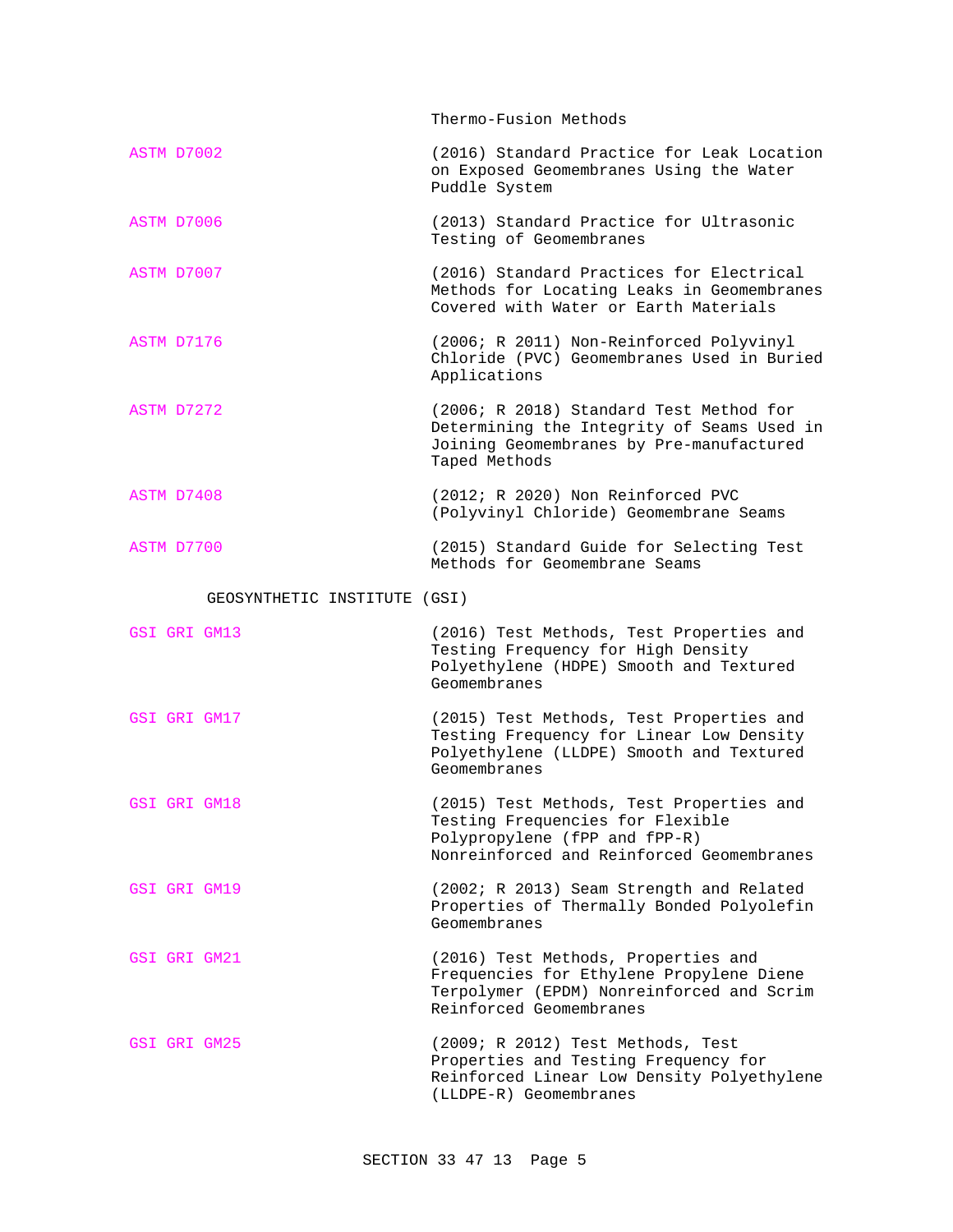### 1.2 SUBMITTALS

NOTE: Review Submittal Description (SD) definitions in Section 01 33 00 SUBMITTAL PROCEDURES and edit the following list, and corresponding submittal items in the text, to reflect only the submittals required for the project. The Guide Specification technical editors have classified those items that require Government approval, due to their complexity or criticality, with a "G." Generally, other submittal items can be reviewed by the Contractor's Quality Control System. Only add a "G" to an item if the submittal is sufficiently important or complex in context of the project.

For Army projects, fill in the empty brackets following the "G" classification, with a code of up to three characters to indicate the approving authority. Codes for Army projects using the Resident Management System (RMS) are: "AE" for Architect-Engineer; "DO" for District Office (Engineering Division or other organization in the District Office); "AO" for Area Office; "RO" for Resident Office; and "PO" for Project Office. Codes following the "G" typically are not used for Navy, Air Force, and NASA projects.

The "S" classification indicates submittals required as proof of compliance for sustainability Guiding Principles Validation or Third Party Certification and as described in Section 01 33 00 SUBMITTAL PROCEDURES.

Choose the first bracketed item for Navy, Air Force, and NASA projects, or choose the second bracketed item for Army projects. 

Government approval is required for submittals with a "G" or "S" classification. Submittals not having a "G" or "S" classification are [for Contractor Quality Control approval.][for information only. When used, a code following the "G" classification identifies the office that will review the submittal for the Government.] Submit the following in accordance with Section 01 33 00 SUBMITTAL PROCEDURES:

```
SD-02 Shop Drawings
```

| Liner System; G[, [ ]]              |  |
|-------------------------------------|--|
| SD-03 Product Data                  |  |
| Liner; $G[$ , $[$ $]$               |  |
| Seaming Adhesive                    |  |
| Penetration Assemblies; G[, [____]] |  |
| Filter Fabric; G[, [ ]]             |  |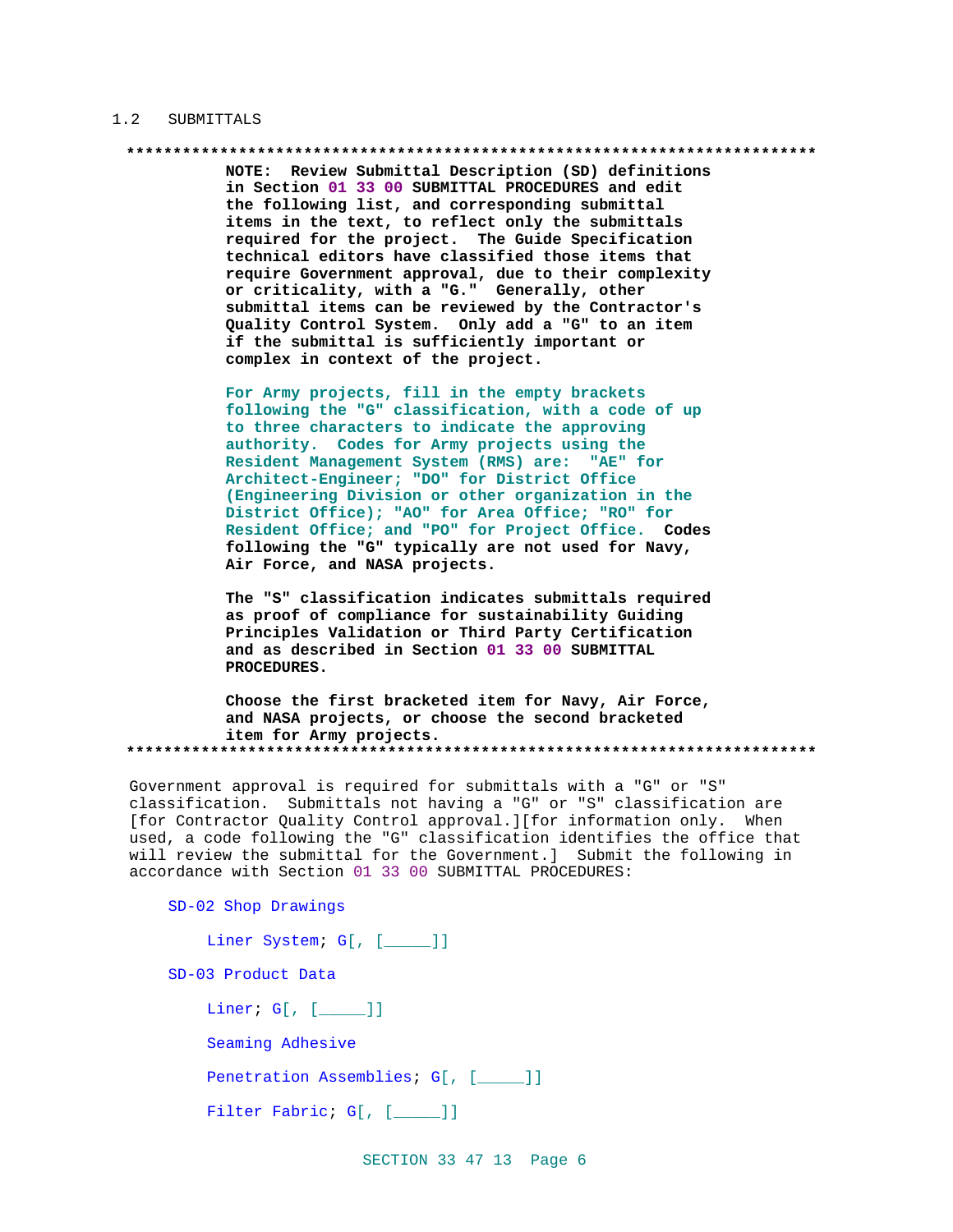Sealants

SD-07 Certificates

Liner; G[, [\_\_\_\_\_]]

Filter Fabric

SD-08 Manufacturer's Instructions

Liner; G[, [\_\_\_\_\_]]

Seaming Adhesive

Sealants

SD-11 Closeout Submittals

Manufacturer's Warranty; G[, [\_\_\_\_]]

Installation Warranty; G[, [\_\_\_\_\_]]

1.3 DELIVERY AND STORAGE

Deliver liner [and filter fabric] to site in largest sizes possible to minimize field seaming. Protect from sunlight and other ultraviolet light sources during storage. Keep cements and adhesives from extreme cold or heat. Keep materials clean and dry.

1.4 QUALITY ASSURANCE

1.4.1 Required Drawing

Submit drawing of liner system indicating sheet and seam layout, anchorage details, and penetration details.

# 1.5 WARRANTY

**\*\*\*\*\*\*\*\*\*\*\*\*\*\*\*\*\*\*\*\*\*\*\*\*\*\*\*\*\*\*\*\*\*\*\*\*\*\*\*\*\*\*\*\*\*\*\*\*\*\*\*\*\*\*\*\*\*\*\*\*\*\*\*\*\*\*\*\*\*\*\*\*\*\* NOTE: Manufacturers typically provide prorated material warranties ranging from 1 to 30 years depending on the specific application. Installation warranties are generally specified as one to five years in length. \*\*\*\*\*\*\*\*\*\*\*\*\*\*\*\*\*\*\*\*\*\*\*\*\*\*\*\*\*\*\*\*\*\*\*\*\*\*\*\*\*\*\*\*\*\*\*\*\*\*\*\*\*\*\*\*\*\*\*\*\*\*\*\*\*\*\*\*\*\*\*\*\*\***

1.5.1 Manufacturer's Warranty

Provide the Manufacturer's Warranty to the Contracting Officer. Ensure Warranty is valid for a minimum of [2] [5] [\_\_\_\_] years from the date of project closeout, showing the Government as warranty recipient.

# 1.5.2 Installation Warranty

Provide the Installation Warranty to the Contracting Officer, along with final test reports. Ensure Warranty is valid for a minimum of [2] [5] [*\_\_\_\_\_*] years from the date of project closeout, showing the Government as warranty recipient.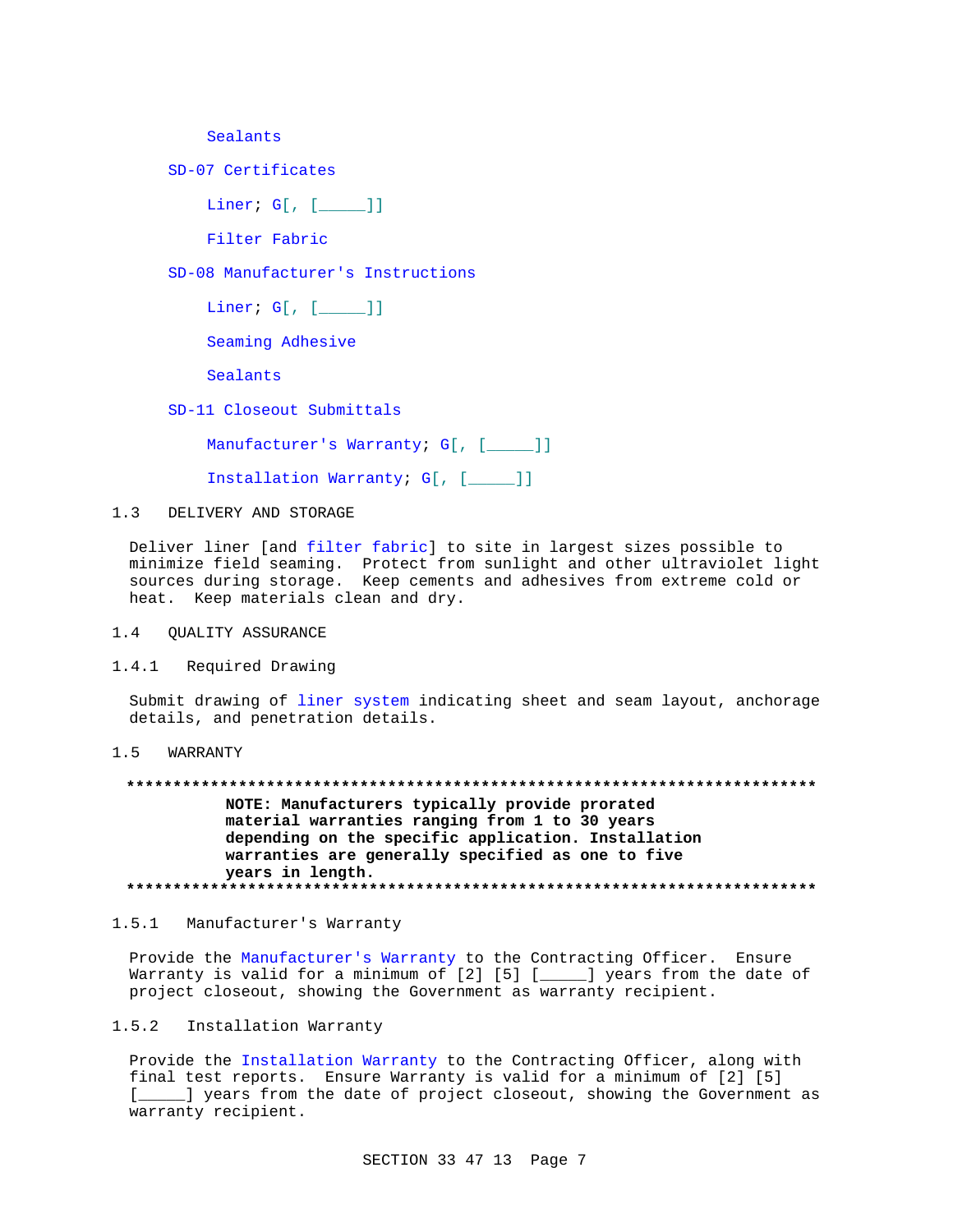#### PART 2 PRODUCTS

#### $2.1$ LINER

NOTE: This specification covers rubber and plastic reinforced and unreinforced geomembranes. Plastic liners include polyethylene, ethylene copolymer, High Density Polyethylene, Linear Low Density Polyethylethylen, Flexible Polypropylene. Rubber liners include Ethylene Propylene Diene Terpolymer. Allow use of as many of the above types of materials as design considerations allow. Such considerations include cost, foundation conditions, chemical compatibility between liner and stored product. Fabric reinforced liners are available and are useful where extra strength is needed. Do not use the extra strength of fabric reinforcement as a replacement for an appropriate thickness of subgrade or base.

High Density Polyethylene (HDPE)  $2.1.1$ 

[Smooth] [Textured] HDPE manufactured in accordance with and conforming to GSI GRI GM13, [\_\_\_\_\_] mm mils thick.

 $2.1.2$ Linear Low Density Polyethylene (LLDPE)

[Smooth] [Textured] LLDPE manufactured in accordance with and conforming to GSI GRI GM17, [\_\_\_\_] mm mils thick.

 $2.1.3$ Flexible Polypropylene (fPP and fPP-R)

[Unreinforced] [Reinforced] fPP manufactured in accordance with and conforming to GSI GRI GM18, [ \_\_\_\_ ] mm mils thick.

 $2.1.4$ Ethylene Propylene Diene Terpolymer (EPDM)

[Unreinforced] [Reinforced] EPDM manufactured in accordance with and conforming to GSI GRI GM21, [ 1.12 mm 45 mils] [ 1.5 mm 60 mils] thick.

 $2.1.5$ Reinforced Linear Low Density Polyethylene (LLDPE-R)

Reinforced LLDPE-R manufactured in accordance with and conforming to GSI GRI GM25, [\_\_\_\_] mm mils thick.

Polyvinyl Chloride (PVC)  $2.1.6$ 

PVC manufactured in accordance with and conforming to ASTM D7176, [\_\_\_\_\_] mm mils thick.

- $2.2$ ACCESSORIES
- 2.2.1 ADHESIVE

Provide seaming adhesive compatible with type of liner used as recommended by manufacturer.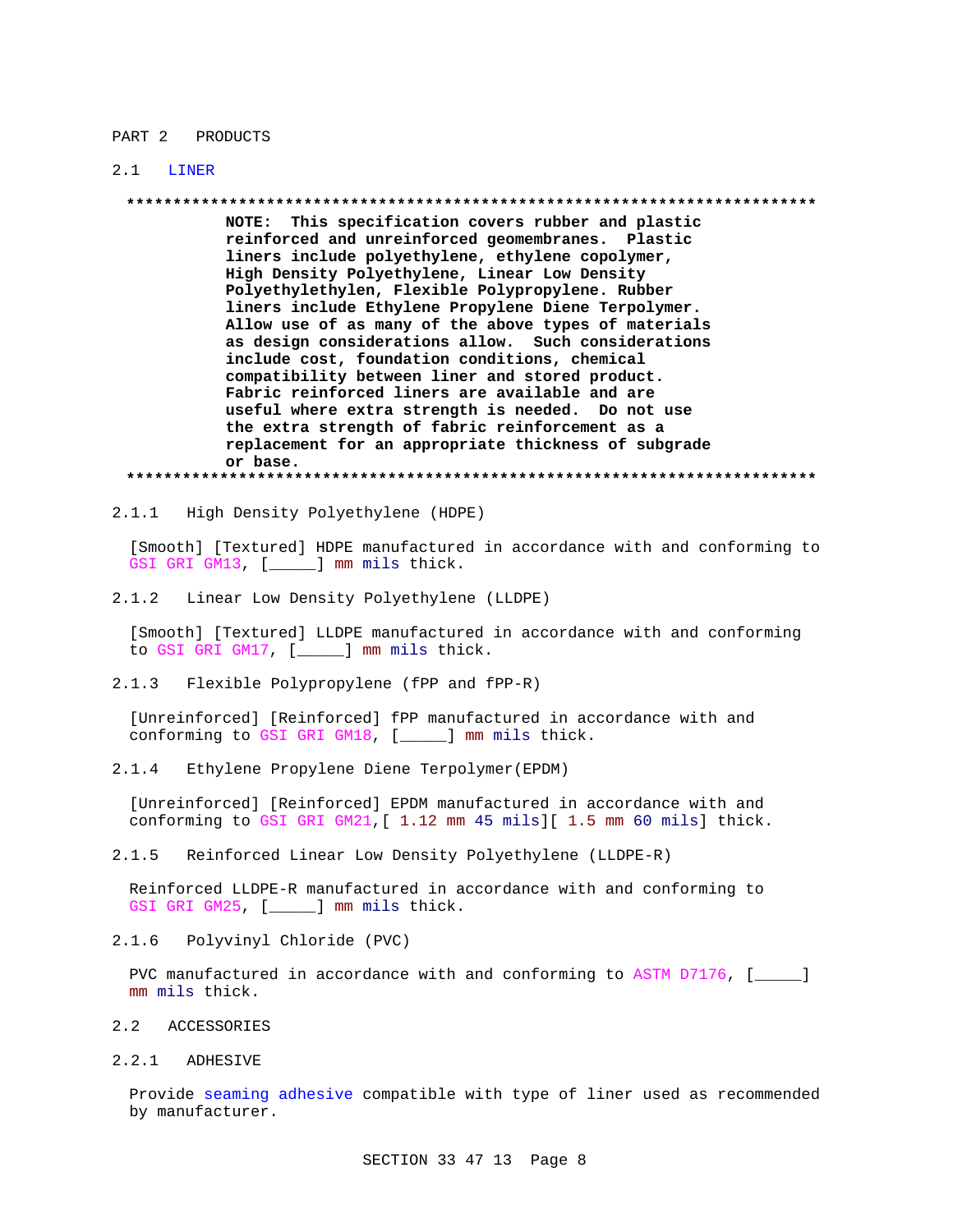### 2.2.2 SEALANT

Provide sealants compatible with the type of liner used as recommended by manufacture. The use of silicone sealant is not allowed with PVC liner materials.

# 2.2.3 PENETRATIONS

Provide manufacturer's standard factory fabricated penetration assemblies. Make penetration assemblies of the same base material as liner and at least 1.12 mm 45 mils thick.

# 2.3 FILTER FABRIC

#### **\*\*\*\*\*\*\*\*\*\*\*\*\*\*\*\*\*\*\*\*\*\*\*\*\*\*\*\*\*\*\*\*\*\*\*\*\*\*\*\*\*\*\*\*\*\*\*\*\*\*\*\*\*\*\*\*\*\*\*\*\*\*\*\*\*\*\*\*\*\*\*\*\*\***

**NOTE: Filter fabric is a useful material to provide: 1) a better subgrade; 2) a path for water or gas migration; 3) and a convenient material for drainage when a double liner system is used. Specify cloth that retains the soil being protected, yet has openings large enough to permit drainage and prevent clogging. Select the "equivalent opening sizes" (EOS) and "percent open area" based on the following criteria:**

**1. Filter cloth adjacent to granular materials containing 50 percent or less by weight fines (materials passing 75 micrometers (No. 200) sieve):**

**a. The 85 percent size of the soil, divided by the nearest opening size of EOS sieve (nearest U.S. Standard Sieve) is equal to or greater than one.**

**b. Open area not to exceed 36 percent.**

**2. Filter cloths adjacent to all other type soils:**

**a. EOS no larger than the openings in the U.S. Standard Sieve 212 micrometers No. 70.**

**b. Open area not to exceed 10 percent.**

**To reduce the chance of clogging, specify cloth with an open area equal to or greater than 4 percent or an EOS with openings equal to or greater than the openings of a U.S. Standard Sieve Sized 150 micrometers No. 100. \*\*\*\*\*\*\*\*\*\*\*\*\*\*\*\*\*\*\*\*\*\*\*\*\*\*\*\*\*\*\*\*\*\*\*\*\*\*\*\*\*\*\*\*\*\*\*\*\*\*\*\*\*\*\*\*\*\*\*\*\*\*\*\*\*\*\*\*\*\*\*\*\*\***

Provide a permeable, synthetic barrier sheet resistant to mildew, chemicals in soil, stable under freeze-thaw cycles, which will not shrink or expand under wet conditions, and will not unravel or become clogged during use. Filter cloth must have a minimum tensile strength of 534 N 120 pounds. Allowable open area must not exceed [36] [\_\_\_\_\_] percent and must not be less than [4] [\_\_\_\_\_] percent. Percent open area is defined as the summation of open areas divided by total area of filter cloth. Equivalent Opening Size (EOS) must not be finer than the U.S. Standard sieve [212] micrometers [\_\_\_\_\_] No. [70] [\_\_\_\_\_].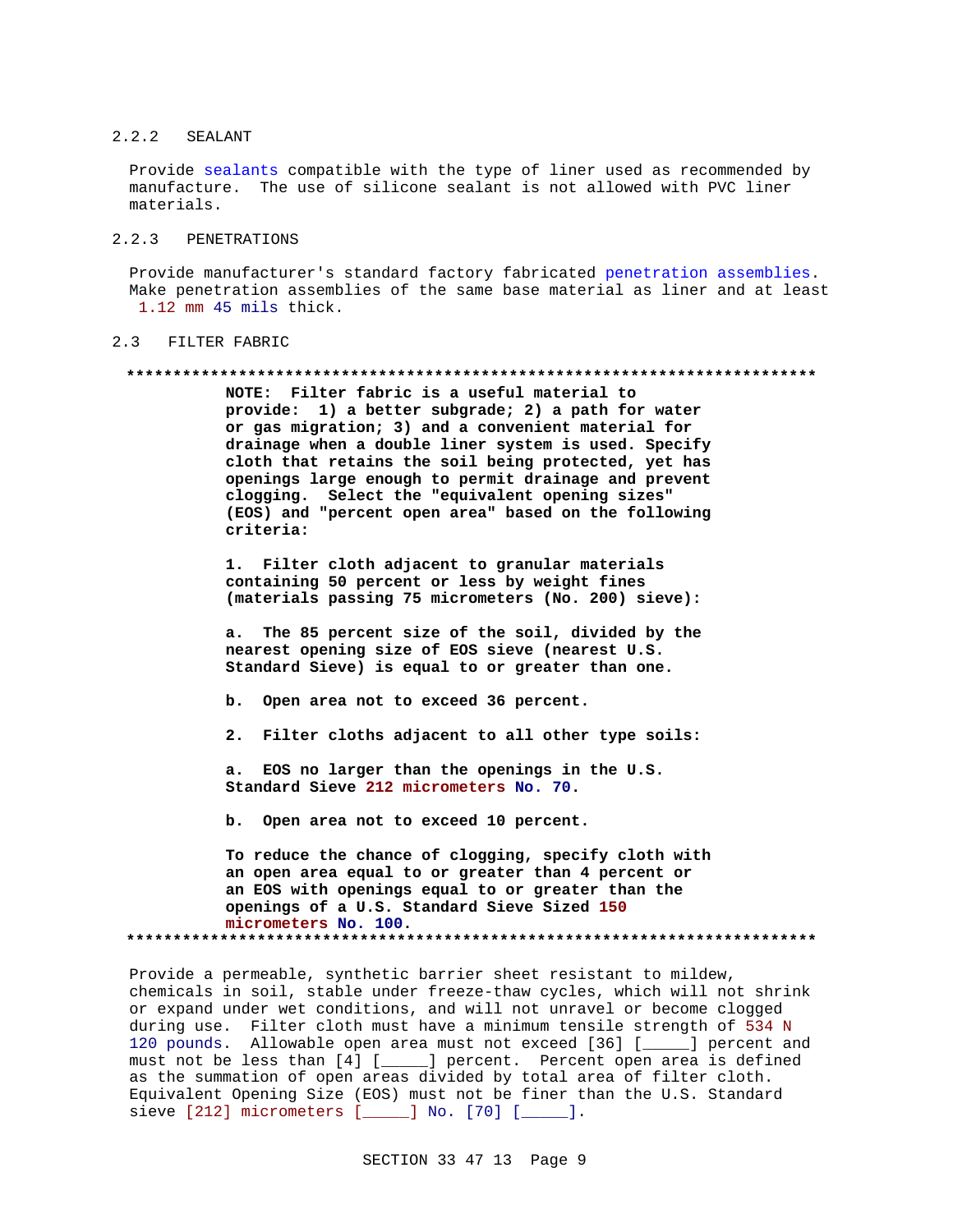# PART 3 EXECUTION

# 3.1 SURFACE PREPARATION

### 3.1.1 Soil or Granular Subgrade

# NOTE: Earth subgrades should be sloped from 0.5 to 1.0 percent. Sloped subgrade provides a path for water or gas escape particularly if filter fabric or a double liner with drainage system is used.

Prepare subgrade in accordance with Section 31 00 00 EARTHWORK. Remove vegetation, boulders and rocks larger than 20 mm 3/4 inch in size and other sharp objects. Fill in holes, including stake holes. Inspect subgrade surface and correct defects prior to continuing construction.

#### $3.1.2$ Concrete

Provide concrete surfaces and pipe anchorages in accordance with Section 03 30 00 CAST-IN-PLACE CONCRETE. Provide smooth surfaces with no sharp projections or abrupt surface changes. Compact earth within 300 mm 12 inches of any concrete surfaces to 100 percent maximum density, in accordance with ASTM D698.

# 3.2 CLEANING OF LINER SHEET

# NOTE: Some liner materials are manufactured with a surface bloom or surface cure that must be removed prior to making seams. Consult with liner manufacturers.

Clean liner sheets of dust, dirt, and other foreign matter. Carefully clean area (both mating surfaces) of seams. [Remove surface [bloom] or [cure] with solvent recommended by manufacturer.]

#### $3.3$ FILTER FABRIC INSTALLATION

# NOTE: Use bracketed sentence when fill is placed between filter fabric and plastic or rubber liner.

Place synthetic fiber filter fabric on prepared subgrade. Repair damaged fabric by placing an additional layer of fabric to cover the damaged area a minimum of 900 mm 3 feet overlap in all directions. Overlap fabric at joints a minimum of 900 mm 3 feet. [Obtain approval of filter fabric installation before placing fill. Place fill on fabric in the direction of overlaps and compact as specified in Section [31 00 00 EARTHWORK][ 31 23 00.00 20 EXCAVATION AND FILL]]. Follow manufacturer's recommended installation procedures.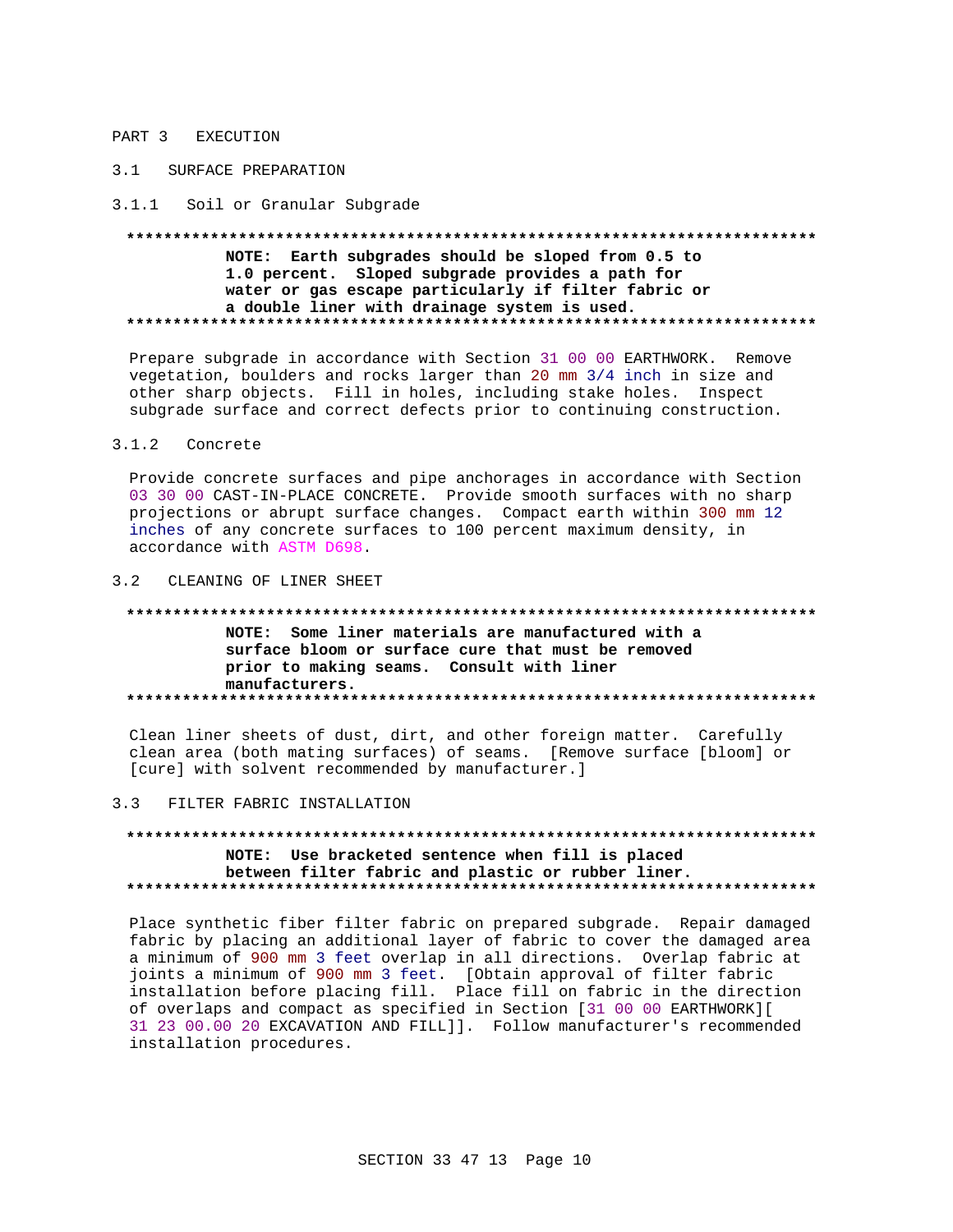#### LINER INSTALLATION  $3\quad 4$

### 3.4.1 Placement

NOTE: Additional wording may be needed when surface below liner could cause damage or areas where wind conditions or pond geometry will cause obvious problems during placement. Time in bracketed clause can be varied depending upon climatic conditions. 

Position liner on previously prepared surface [or filter fabric] as indicated. Unroll or unfold carefully. Avoid stretching. Allow liner to lie in a relaxed state [for a minimum of 1/2 hour] prior to seaming.

#### $3.4.2$ Seams and Laps

### 

NOTE: During design, consider configurations that require as few seams as possible, with no seams located in areas of maximum stress. Certain types of liners, particularly cured rubber sheeting, may require sealing edges of supported liners with seaming adhesive and liner. Sealing edges of supported liners with seaming adhesive is required where scrim is exposed. Include additional safety requirements appropriate for individual types of seaming adhesive specified.

Provide personnel handling or applying seaming adhesive with protective clothing and other appropriate safety equipment. Apply seaming adhesive and make field seam. Make lap or seam [\_\_\_\_\_] [ 150 mm 6 inches] wide. Seal lap or seam using rollers or hand pressure removing any wrinkles at that time. A plank or board may be used for back-up during sealing but remove prior to completion of installation. [For supported liners apply splicing cement to cut edges of liner and seal with a strip of unsupported liner of same material as liner.] [For supported liners apply splicing cement to cut edges (exposed scrim) of liner.]

#### $3.4.3$ Repairs

Make repairs to liner with same material as liner. Extend patch 150 mm 6 inches in all directions from puncture. Use same method as for seams.

#### $3.5$ ANCHORAGE

### 3.5.1 Earth Anchorage

# \*\*\*\*\*\*\*\*\*\*\*\*\*\*\*\*\*\*\*\* NOTE: Earth anchorage at perimeter of reservoir is the preferred method of providing anchorage. Where concrete is used as trench backfill modify paragraph accordingly.

Make perimeter trench [a minimum of 300 mm 12 inches wide by 300 mm 12 inches deep] [as indicated]. After installation of liner in reservoir is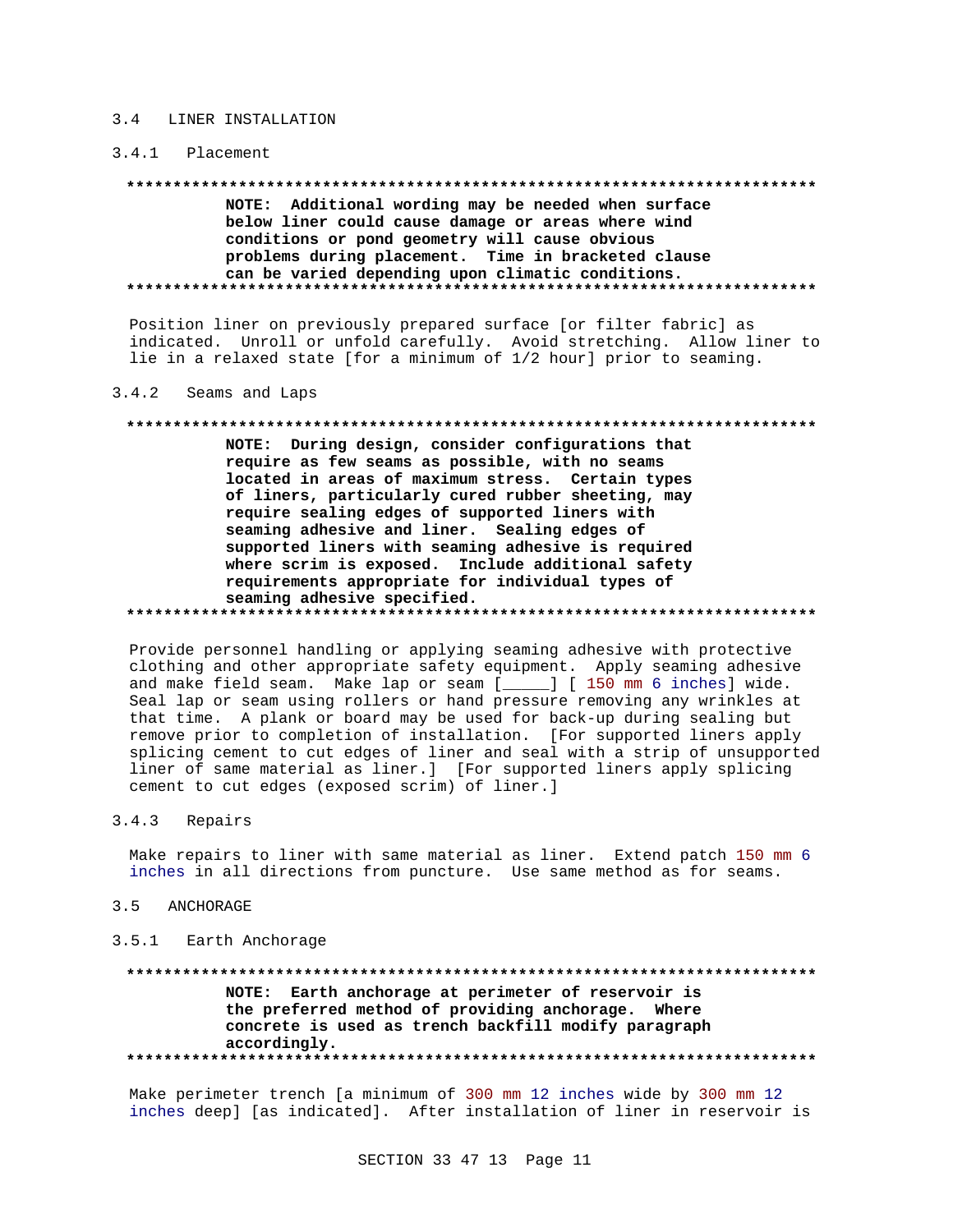complete, place liner in perimeter trench and backfill trench.

### 3.5.2 Anchorage to Structures

#### 

# NOTE: Placement of structures within liner area and penetration of liner by piping is not recommended. Where such items are required, close attention to details of design and construction are required.

Remove curing compounds and coatings from structures in joint areas. Use bonding adhesive recommended by manufacturer to make joints. Make joint to structures [at least 300 mm 12 inches wide.] [the width indicated. Use batten strips of stainless steel bars to reinforce joint.]

#### $3.6$ BACKFILL OVER LINER

# NOTE: Where earth covering is used, side slopes of 3:1 or less are generally required.

Cover installed liner with earth to depth [indicated.] [of 450 mm 18 inches.] [Cover liner within time limits specified by liner manufacturer.] Place earth on liner using rubber tired or tracked vehicles. Drive only on earth cover. Correct any damage to liner caused by covering operations.

3.7 FIELD QUALITY CONTROL

#### $3.7.1$ Tests

Use ASTM D7700 to determine appropriate test methods necessary to evaluate geomembrane seams for materials listed in this specification. [Take one destructive field seam sample per [500 meters 1640 feet] [\_\_\_\_\_] meters feet of seam.] [Perform an electrical leak detection survey.]

- Nondestructive testing (NDT)  $3.7.1.1$
- $3.7.1.1.1$ Nonreinforced testing

Perform NDT in accordance with ASTM D4437/D4437M. For HDPE, LLDPE, fPP and PVC use ASTM D7006 for ultrasonic testing of materials and seams. For PVC, ASTM D7006 is only applicable to factory seam testing.

3.7.1.1.2 Reinforced testing

Perform NDT in accordance with ASTM D4437/D4437M.

 $3.7.1.2$ Destructive testing

Perform destructive testing in accordance with GSI GRI GM19.

3.7.1.2.1 Nonreinforced testing

For HDPE, LLDPE, and fPP perform destructive testing in accordance with ASTM D6392

[ For EPDM perform destructive testing in accordance with ASTM D7272.